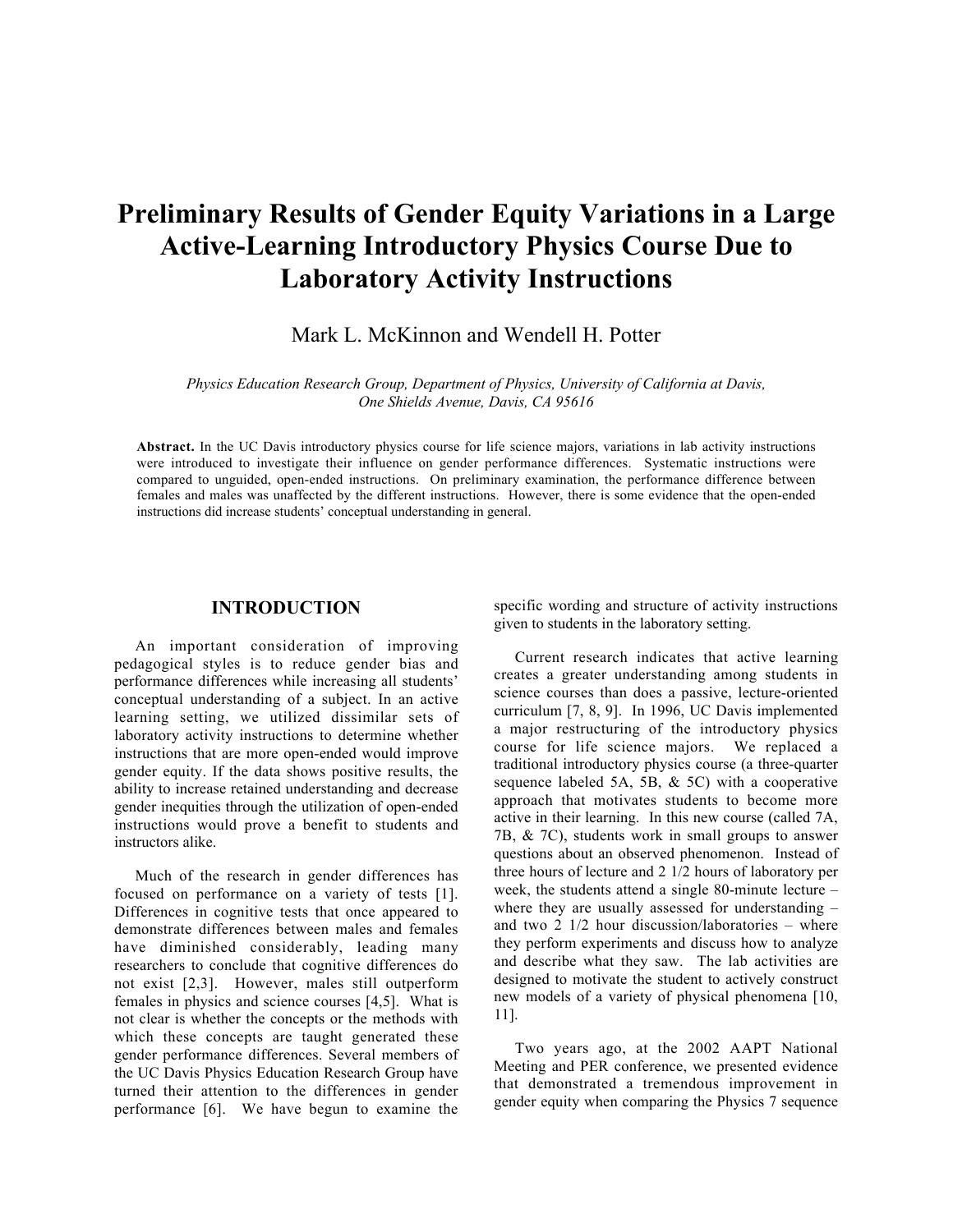to the Physics 5 sequence [12]. However, while gender equity has been improved throughout the entire sequence of Physics 7, among the three quarters, inequality still exists. Table 1 shows that the distributions of course grades for males and females are nearly aligned in Physics 7A. The distributions for 7B and 7C are less so.

**Table 1. Gender Performance Differences in Three Quarters of UCDavis Introductory Physics for Life Science Majors (Physics 7A, 7B, & 7C)**

| Course | Gender  | N               | Mean <sup>a</sup>    | Std. Dev.                 |
|--------|---------|-----------------|----------------------|---------------------------|
|        |         | $t$ -test $c,d$ | Diff. <sup>b,c</sup> | Std. Error <sup>c,d</sup> |
| 7A     | Female  | 4187            | 2.459                | 0.553                     |
|        | Male    | 2449            | 2.556                | 0.557                     |
|        | Compare | $-6.861$        | $-0.097$             | 0.014                     |
| 7B     | Female  | 3563            | 2.424                | 0.590                     |
|        | Male    | 2058            | 2.617                | 0.661                     |
|        | Compare | $-10.909$       | $-0.192$             | 0.018                     |
| 7C     | Female  | 2724            | 2.443                | 0.549                     |
|        | Male    | 1625            | 2.583                | 0.590                     |
|        | Compare | $-7.805$        | $-0.141$             | 0.018                     |

Notes: a - Mean grade earned based on 0-4.5 scale.

b - Diff. is mean difference for (females – males)

c - Equal variances were not assumed

d - Significance  $\leq 10^{-10}$ 

The gender performance differences may result from dealing with particular concepts or due to variations in pedagogy. Instructors would implement variations in the laboratory activities and assessment tools for each course. One of the noticeable differences between the 7A and 7C lab activities was that the instructions for 7C activities were much more formulaic. While the lab activities still required interaction among the students, the instructions were often systematic and could be performed without much discussion. Our study was to determine if these instructions had an effect on gender differences in understanding the exhibited concept. We generated several activity instructions that required the students to pursue the same conceptual understanding without engaging in a step-by-step format. For example, one activity asks the students to determine what parameters of a pendulum affect its period. The original (*Formulaic*) set of instructions listed the parameters and instructed the students to make a pendulum with a specific length, mass, and amplitude and test specific changes. The *Open-ended* activity merely presents the students with a string and mass and asks them to determine the parameters of a pendulum and find which affect period and what effect they have. The students depend on their group members to help complete the assignment. Our working thesis was that the open-ended instructions would foster greater

communication within the lab groups. We hoped that this, in turn, would encourage greater gender equity by decreasing the performance difference between females and males.

## **METHOD**

During the spring quarter of 2004, 471 students completed the Physics 7C course. One group of 185 students received the Formulaic instructions. Another group of 197 students received the Open-ended instructions. The remaining 89 students received a mixture of Open-ended and Formulaic instructions. This arrangement lasted for the first eight of the eighteen class meetings. During the remaining meetings, all students received the same set of instructions, which were a mixture of Open-ended and Formulaic instructions. The physical phenomena discussed in the experimental classes included SHO, 1-D, 2-D, and 3-D waves, and superposition of waves. Phenomena discussed during the remainder of the quarter included nuclear forces and decay, electromagnetism, and optics. All students were assessed concurrently and with identical assessment tools during the lectures. Assessment for both groups included several short-answer questions that were conceptual, graphical, algebraic or computational in nature.

#### **Sample Set Comments**

The student body at UC Davis reflects a socioeconomic background that is predominantly middle to upper class. The student body is under-represented with African-Americans and Hispanics. There is an over-representation of Asian and Asian-American students. In this preliminary analysis, ethnic origins were ignored. Nearly all students who take the Physics 7 sequence are Life Science majors, usually pre-med or pre-vet. This population has a far larger number of females than males. In our sample, we had 293 females and 168 males.

## **Data Analysis**

There were four quizzes and three questions on the final that related to the experimental activities. For preliminary analysis, these seven scores were given even weight and averaged. Scores are given on a 4.5 scale (e.g. 4.13 to 4.5 earns an A+). An "acceptable" answer for a particular question earns at least 2.5, with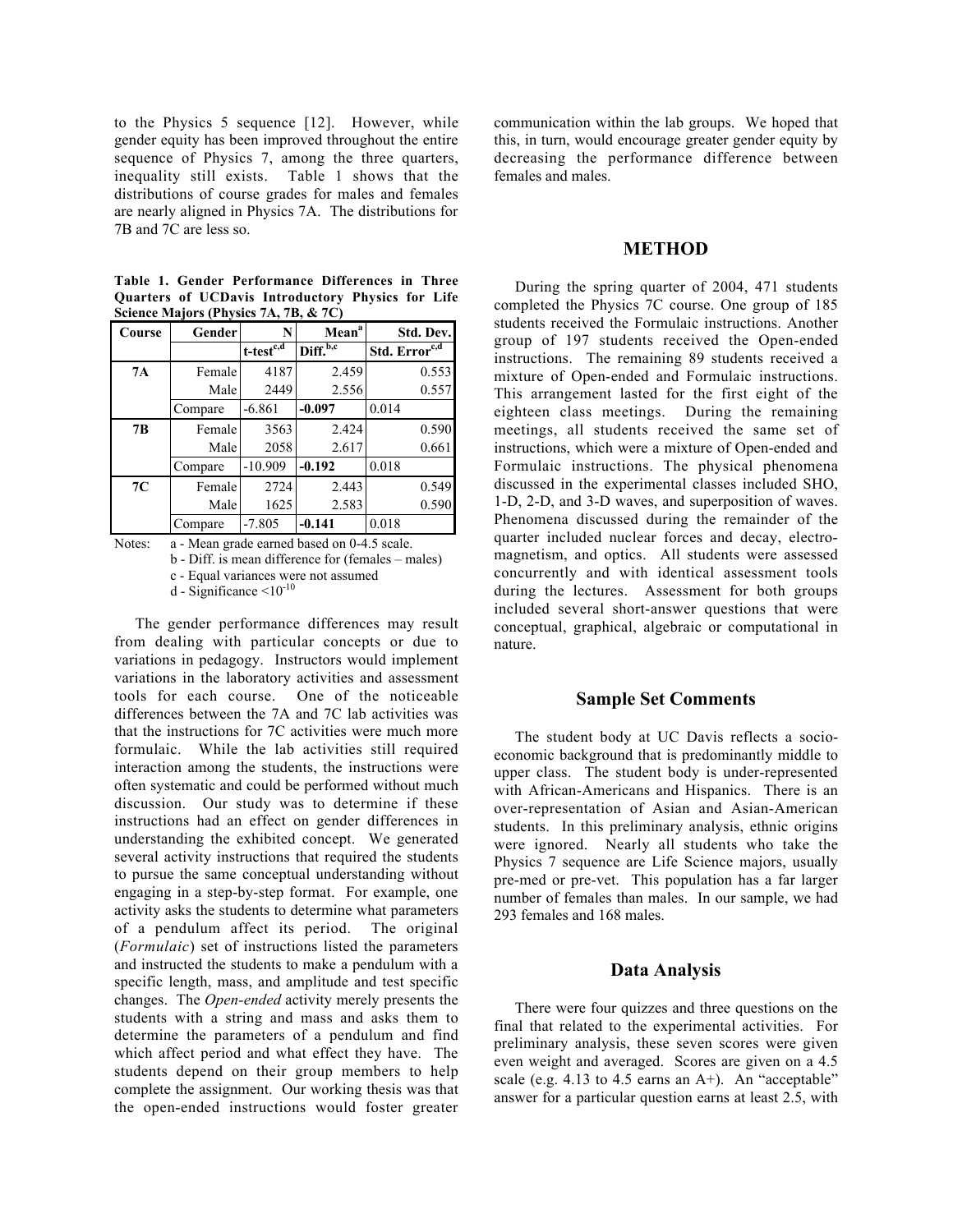more points given to a more complete, thorough or accurate answer. This score became the dependent variable. The students' course grades for Physics 7A and Physics 7B were covariates and gender and lab group were the factors. We performed the Univariate ANCOVA of this data with SPSS. We eliminated the data for all students (24 students) who were in our section to minimize bias. We also eliminated the data for any student for which we did not have both Physics 7A and 7B grades. Finally, we eliminated students who missed three or more of the assessments. The final numbers of students in each group were 142 in the Formulaic group and 167 in the Open-ended group.

**Table 2. Estimated Marginal Means of Quiz Scores by Lab Group & Gender**

| Lab Group  | Gender Mean <sup>a</sup> |       | Std.<br>Error | 95% Confidence<br><b>Interval</b> |       |
|------------|--------------------------|-------|---------------|-----------------------------------|-------|
| Formulaic  | Female                   | 2.573 | 0.047         | 2.481                             | 2.666 |
|            | Male                     | 2.549 | 0.065         | 2.421                             | 2.676 |
| Open-Ended | Female                   | 2.595 | 0.042         | 2.512                             | 2.678 |
|            | Male                     | 2.650 | 0.063         | 2.526                             | 2.775 |

Note: a - Covariates are evaluated at the following: 7A Grade = 2.718 7B Grade = 3.230

**Table 3. Univariate Analysis of Covariance: Tests of Between-Subjects Effects on Quiz Scores**

| <b>Source</b>    | <b>Type III</b>       | df  | Mean   | F      | Sig.  |
|------------------|-----------------------|-----|--------|--------|-------|
|                  | Sum of                |     | Square |        |       |
|                  | <b>Squares</b>        |     |        |        |       |
| Corrected Model  | $95.367$ <sup>a</sup> | 5   | 19.073 | 93.559 | 0.000 |
| Intercept        | 2.072                 |     | 2.072  | 10.165 | 0.002 |
| 7A Grade         | 16.149                |     | 16.149 | 79.214 | 0.000 |
| 7B Grade         | 14.409                |     | 14.409 | 70.677 | 0.000 |
| <b>Lab Group</b> | 0.256                 |     | 0.256  | 1.255  | 0.264 |
| Gender           | 0.015                 |     | 0.015  | 0.075  | 0.784 |
| Lab Group &      |                       |     |        |        |       |
| Gender           | 0.108                 |     | 0.108  | 0.530  | 0.467 |
| Error            | 61.771                | 303 | 0.204  |        |       |
| Total            | 2230.676              | 309 |        |        |       |

Note:  $a - R^2 = 607$  (Adjusted  $R^2 = 600$ )

As Table 2 shows, the estimated means due to the covariates, the grades from the first two quarters of the course, are very close. The confidence intervals overlap considerably. As further evidence, the value of the significance of the F-statistic in the ANCOVA shown in Table 3 is very high. This demonstrates that the lab activity instruction had very little effect on the differences in performance due to gender. There seemed to be a quite low level of confidence (sig.  $=$ 0.264) that the open-ended instructions improved all students' understanding. However, the null hypothesis

that the type of activity instruction did not affect gender performance could not be discarded.

#### **DISCUSSION**

The results tentatively indicate that while overall understanding increased, the degree of guidance within the activity instructions had no effect on the performance difference between genders. However, this is only a preliminary look at this data. There are a number of finer points to analyze. A natural next step is to separate the assessment questions into categories (conceptual, graphical interpretation, algebraic and computational). We would like to determine whether the gender performance difference in each category saw the same results. The ethnic breakdown of the student sample might present different results since gender differences do not necessarily cross ethnic lines [13, 14]. Additionally, using a different covariate (e.g. overall GPA) might provide greater accuracy than the 7A and 7B grades, especially if the earlier physics grades disguise a gender inequity. We plan to test the results for repeatability in fall quarter, 2004, in another Physics 7C class. During this second phase of the study, we plan to interview several students from the two groups to capture insight from the participants.

A question that has continued to percolate throughout the running of this experiment is whether the variation in the activities is great enough. Both sets of activities give the student a definite end-point to the activity with the open-ended activity instructions eliminating systematic instructions of how to attain the given end-point. The next step would be to somewhat obscure the end-point itself. This obfuscation might affect the gender performance difference by requiring the students in each lab group to establish greater communication. The concern lies in maintaining overall understanding. There is much to study and there are multiple methods that can be used to analyze these issues.

#### **ACKNOWLEDGMENTS**

We would like to express our deep appreciation to several people who are instrumental in this research. Dr. Charles de Leone, CSU San Marcos has provided significant guidance and insight. Dr. Mani Tripathi, David Michaels, and Carrie Prisbrey were instrumental in the actual implementation of the study. Dr. Jon Sandoval, Dr. Cathy Ishikawa, Dr. Ariane McKiernan,